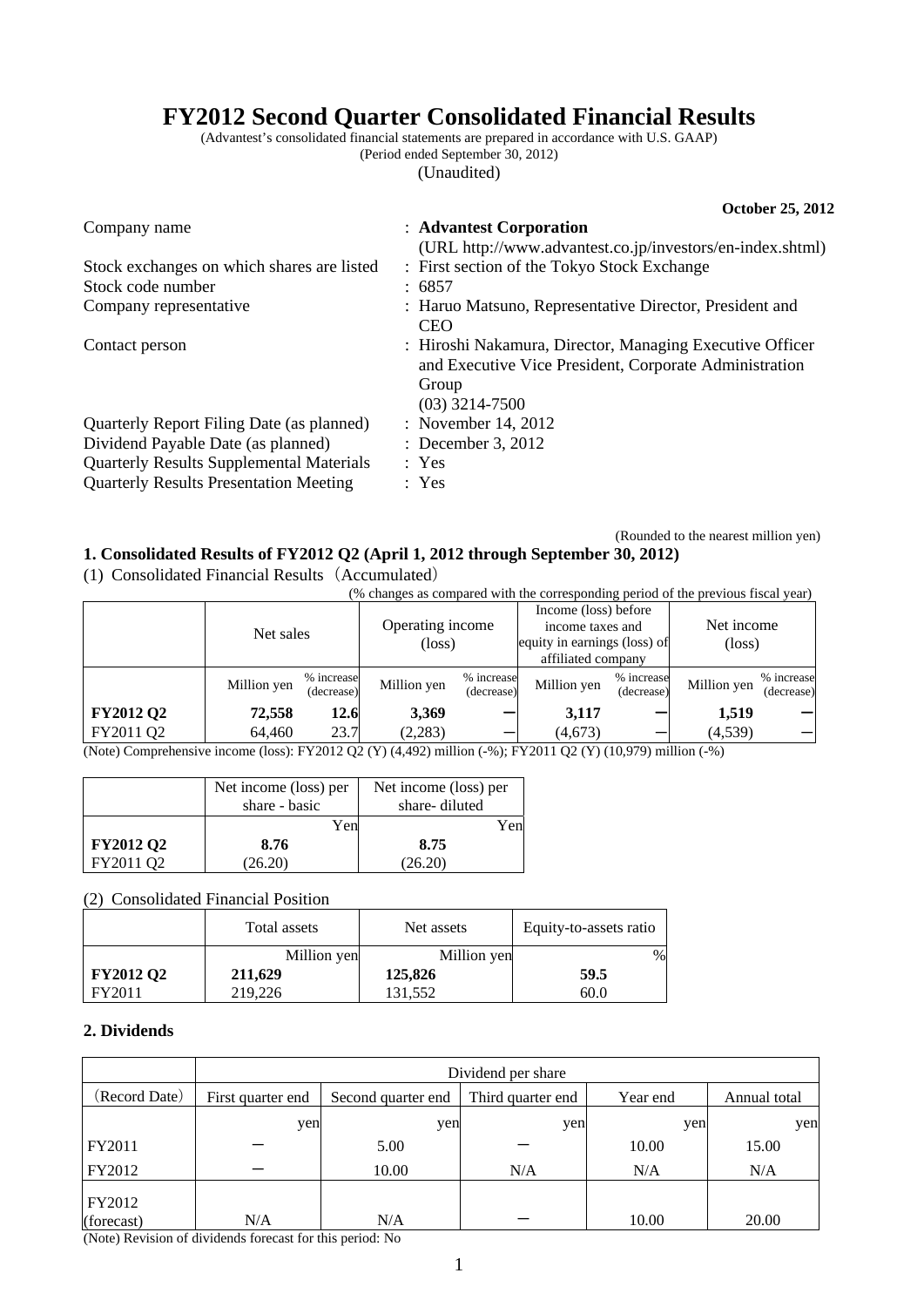#### **3. Projected Results for FY2012 (April 1, 2012 through March 31, 2013)**

(% changes as compared with the corresponding period of the previous fiscal year)

|        | Net sales   |       | Operating income |      |
|--------|-------------|-------|------------------|------|
|        | Million yen | %     | Million yen      | $\%$ |
| FY2012 | 140,000     | (0.7) | 6,000            | -    |
|        | ~160,000    | ~13.4 | ~16,000          |      |

(Note) Revision of earnings forecast for this period: Yes

#### **4. Others**

(1) Material changes in subsidiaries during this period (changes in scope of consolidation resulting from changes in subsidiaries): Yes

Newly included None; Excluded 3 (Advantest America Corporation (Holding Co.), Advantest America, Inc., Verigy Ltd.)

(Note) Please see "Business Results" 2. Others on page 7 for details.

(2) Use of simplified accounting method and special accounting policy for quarterly consolidated financial statements: Yes

(Note) Please see "Business Results" 2. Others on page 7 for details.

(3) Accounting changes:

1) Changes based on revisions of accounting standard: Yes 2) Changes other than 1) above: No

- (Note) Please see "Business Results" 2. Others on page 7 for details.
- (4) Number of issued and outstanding stock (common stock):
	- 1) Number of issued and outstanding stock at the end of each fiscal period (including treasury stock): FY2012 Q2 199,566,770 shares; FY2011 199,566,770 shares.
	- 2) Number of treasury stock at the end of each fiscal period: FY2012 Q2 26,045,251 shares; FY2011 26,295,390 shares.
	- 3) Average number of outstanding stock for each period (cumulative term): FY2012 Q2 173,304,731 shares; FY2011 Q2 173,271,864 shares.

#### **Status of quarterly review procedures**

This quarterly financial results report is not subject to quarterly review procedures by independent auditors under Japan's Financial Instruments and Exchange Law. At the time of release of this report, such quarterly review procedures under the Financial Instruments and Exchange Law have not been completed.

#### **Explanation on the Appropriate Use of Future Earnings Projections and Other Special Instructions**

This document contains "forward-looking statements" that are based on Advantest's current expectations, estimates and projections. These forward-looking statements are subject to known and unknown risks, uncertainties and other factors that may cause Advantest's actual results, levels of activities, performance or achievements to be materially different from those expressed or implied by such forward-looking statements. These factors include: (i) changes in demand for the products and services produced and offered by Advantest's customers, including semiconductors, communications services and electronic goods; (ii) circumstances relating to Advantest's investment in technology, including its ability to timely develop products that meet the changing needs of semiconductor manufacturers, communications network equipment and components makers and service providers; (iii) significant changes in the competitive environment in the major markets where Advantest purchases materials, components and supplies for the production of its products or where its products are produced, distributed or sold; and (iv) changes in economic conditions, currency exchange rates or political stability in the major markets where Advantest procures materials, components and supplies for the production of its principal products or where its products are produced, distributed or sold. A discussion of these and other factors which may affect Advantest's actual results, levels of activities, performance or achievements is contained in the "Operating and Financial Review and Prospects", "Key Information - Risk Factors" and "Information on the Company" sections and elsewhere in Advantest's annual report on Form 20-F, which is on file with the United States Securities and Exchange Commission.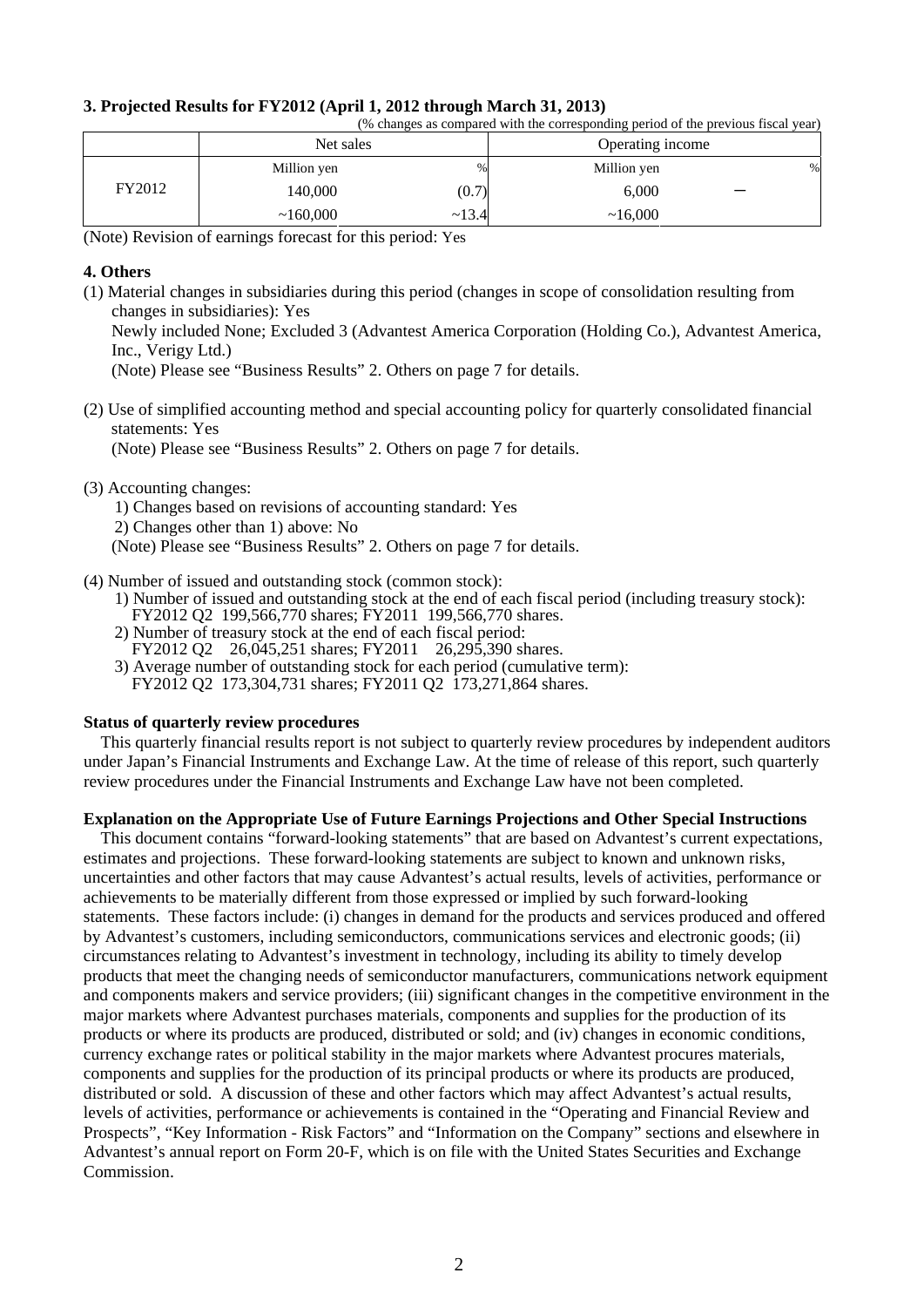### **Contents**

|    |                                                                                                                                       | P. 4 |
|----|---------------------------------------------------------------------------------------------------------------------------------------|------|
|    |                                                                                                                                       | P. 4 |
|    |                                                                                                                                       | P. 6 |
|    |                                                                                                                                       | P.6  |
| 2. |                                                                                                                                       | P. 7 |
|    | (1) Material Changes in Subsidiaries during This Period ························                                                      | P. 7 |
|    | (2) Use of Simplified Accounting Method and Special Accounting Policy for                                                             |      |
|    |                                                                                                                                       | P. 7 |
|    |                                                                                                                                       | P. 7 |
| 3. |                                                                                                                                       | P. 8 |
|    |                                                                                                                                       | P. 8 |
|    |                                                                                                                                       | P.10 |
|    | (3) Consolidated Statements of Comprehensive Income (Loss) (Unaudited)                                                                | P.12 |
|    | (4) Consolidated Statements of Cash Flows (Unaudited)                                                                                 | P.13 |
|    | $(5)$ Notes on Going Concern $\dots \dots \dots \dots \dots \dots \dots \dots \dots \dots \dots \dots \dots \dots \dots$              | P.14 |
|    | $(6)$ Segment Information $\cdots$ $\cdots$ $\cdots$ $\cdots$ $\cdots$ $\cdots$ $\cdots$ $\cdots$ $\cdots$ $\cdots$ $\cdots$ $\cdots$ | P.14 |
|    | (7) Notes on Significant Changes to Stockholders' Equity                                                                              | P.15 |
|    |                                                                                                                                       |      |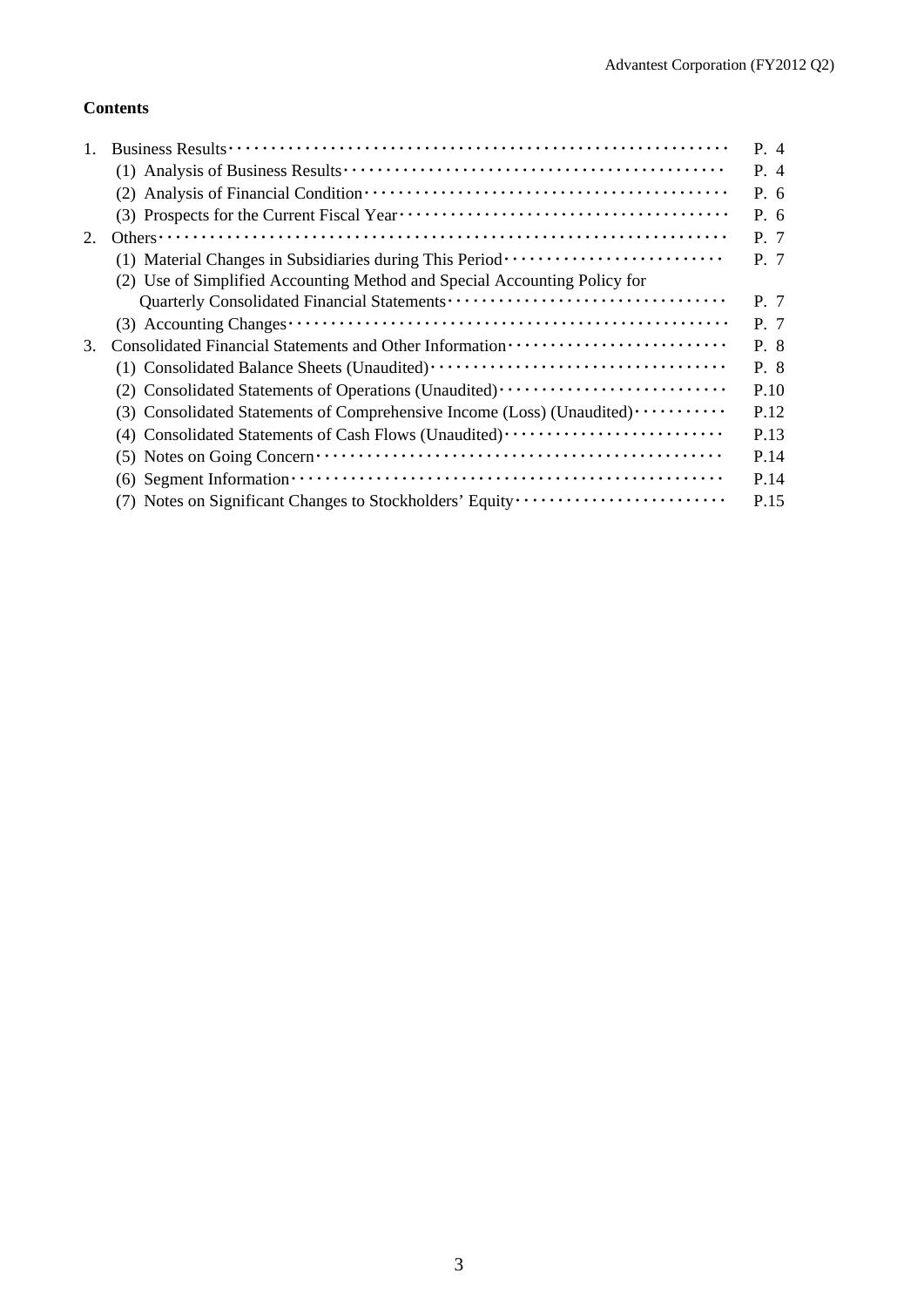#### 1. Business Results

#### (1) Analysis of Business Results

Consolidated Financial Results of FY2012 Q2 (April 1, 2012 through September 30, 2012)

|                                                                                             |                                        |                                        | (in billion yen)                                                                                    |
|---------------------------------------------------------------------------------------------|----------------------------------------|----------------------------------------|-----------------------------------------------------------------------------------------------------|
|                                                                                             | Six months ended<br>September 30, 2011 | Six months ended<br>September 30, 2012 | As compared to the<br>corresponding period of<br>the previous<br>fiscal year<br>Increase (decrease) |
| Orders received                                                                             | 66.0                                   | 71.5                                   | $8.3\%$                                                                                             |
| Net sales                                                                                   | 64.5                                   | 72.6                                   | $12.6\%$                                                                                            |
| Operating income (loss)                                                                     | (2.3)                                  | 3.4                                    |                                                                                                     |
| Income (loss) before income<br>taxes and equity in earnings<br>(loss) of affiliated company | (4.7)                                  | 3.1                                    |                                                                                                     |
| Net income (loss)                                                                           | (4.5)                                  | 1.5                                    |                                                                                                     |

 (Results of operations of Verigy, which was acquired by Advantest in July 2011, were included in the financial results from the second quarter of the fiscal year 2011.)

In the first half of FY2012, the global economic outlook was further clouded by a variety of factors, such as the ongoing stagnation of the European economies resulting from the Eurozone debt crisis, and the notable slowdown of growth in China, which had been a key source of support for the global economy.

This weakening of worldwide economic growth resulted in a slowdown of consumer demand, and this in particular cast a shadow over the consumer goods market. The decline of the demand in PCs, which has a significant impact on the semiconductor sector, resulted in growth in the overall semiconductor market underperforming expectations. Growth remained strong, however, for mobile devices such as smartphones and tablet computers. Production capacity expansion and migration to advanced production processes for the ICs used in these mobile devices were the main driver for semiconductor capital expenditure in the fiscal first half.

Amidst this environment, Advantest utilized its product portfolio that greatly expanded as a result of the Verigy Ltd. acquisition in FY2011, and strived to grow its earnings. Advantest in particular focused on winning business opportunities in areas where demand for testers is seeing rapid growth, such as applications processors and baseband ICs, which are key components of smartphones and tablet computers.

As a result of the above, orders received was (Y)71.5 billion (a 8.3% increase in comparison to the corresponding period of the previous fiscal year) and net sales were (Y)72.6 billion (a 12.6% increase in comparison to the corresponding period of the previous fiscal year). Operating income was (Y)3.4 billion. Income before income taxes and equity in earnings of affiliated companies was (Y)3.1 billion, and net income was (Y)1.5 billion. In the first half of the current fiscal year, the percentage of net sales to overseas customers was 91.1%, compared to 88.2% in the corresponding period of the previous fiscal year.

Conditions of business by segment are described below.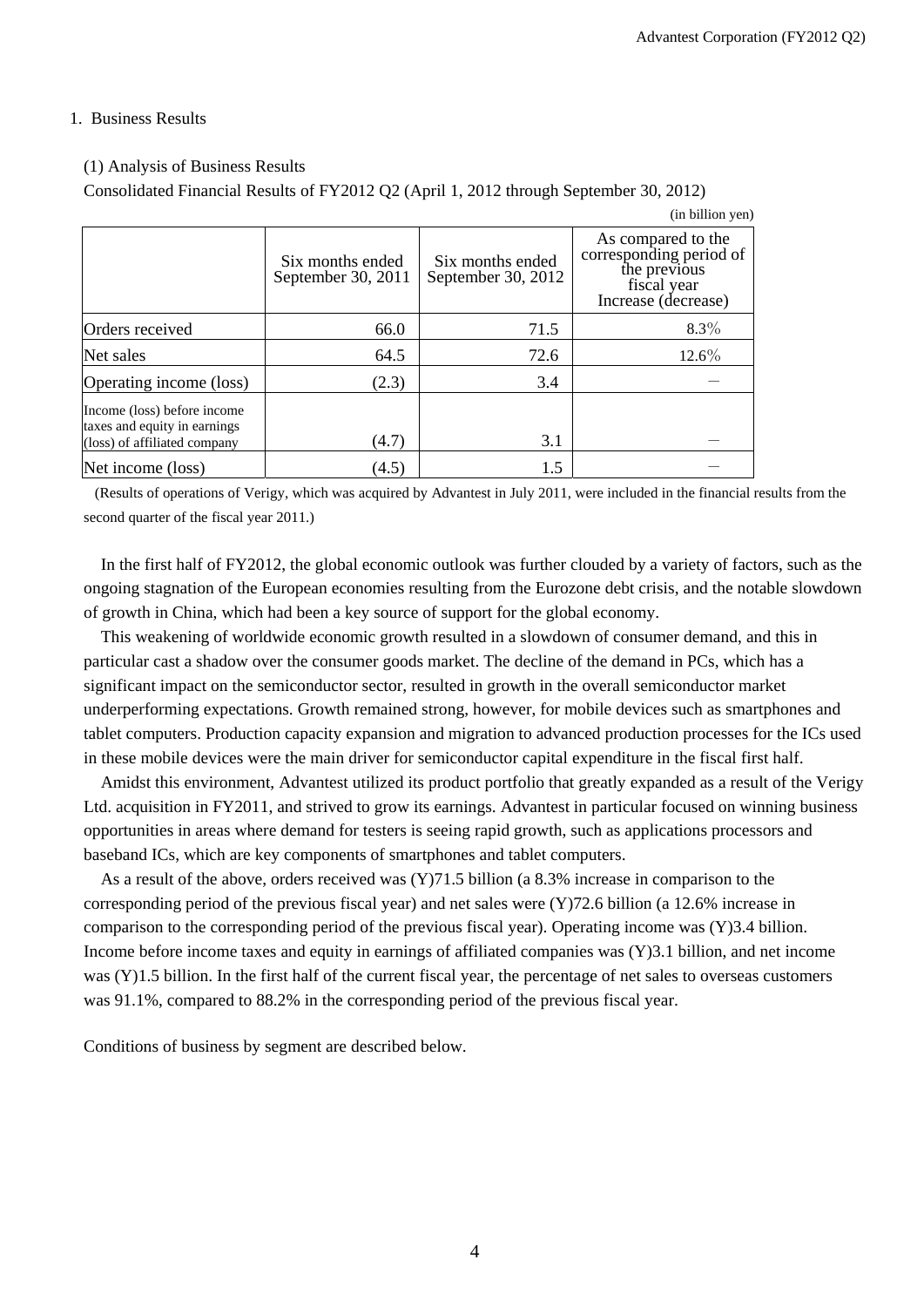|                  |                                        |                                        | (in billion yen)                                                                                    |
|------------------|----------------------------------------|----------------------------------------|-----------------------------------------------------------------------------------------------------|
|                  | Six months ended<br>September 30, 2011 | Six months ended<br>September 30, 2012 | As compared to the<br>corresponding period of<br>the previous<br>fiscal year<br>Increase (decrease) |
| Orders received  | 54.6                                   | 55.7                                   | $2.1\%$                                                                                             |
| Net sales        | 49.7                                   | 56.4                                   | $13.6\%$                                                                                            |
| Operating income | 4.1                                    | 9.0                                    | 117.4%                                                                                              |

<Semiconductor and Component Test System Segment>

 In the Semiconductor and Component Test System segment, amidst the backdrop of activity in the mobile device market, strong demand of the test systems for non-memory semiconductors resulted in the overall improvement of the segment's results. Sales of the V93000 test systems for non-memory semiconductors, which are strong in testing telecom IC applications, performed particularly well. Test systems for memory semiconductors, however, struggled due to softening PC demand since the summer of 2012.

As a result of the above, orders received was (Y)55.7 billion (a 2.1% increase in comparison to the corresponding period of the previous fiscal year), net sales were (Y) 56.4 billion (a 13.6% increase in comparison to the corresponding period of the previous fiscal year), and operating income was (Y)9.0 billion (a 117.4% increase in comparison to the corresponding period of the previous fiscal year).

 $\langle$  Mechatronics System segment $\langle$ 

|                       |                                        |                                        | (in billion yen)                                                                                    |
|-----------------------|----------------------------------------|----------------------------------------|-----------------------------------------------------------------------------------------------------|
|                       | Six months ended<br>September 30, 2011 | Six months ended<br>September 30, 2012 | As compared to the<br>corresponding period of<br>the previous<br>fiscal year<br>Increase (decrease) |
| Orders received       | 7.5                                    | 7.4                                    | $(2.0\%)$                                                                                           |
| Net sales             | 10.1                                   | 8.2                                    | $(18.9\%)$                                                                                          |
| <b>Operating loss</b> | (0.3)                                  | (2.0)                                  |                                                                                                     |

In the Mechatronics System segment, demand for test handlers and device interface products was influenced by lower demand for test systems for memory semiconductors.

As a result of the above, orders received was (Y)7.4 billion (a 2.0% decrease in comparison to the corresponding period of the previous fiscal year), net sales were (Y)8.2 billion (a 18.9% decrease in comparison to the corresponding period of the previous fiscal year), and operating loss was (Y)2.0 billion.

<Services, Support and Others Segment>

|                  |                                        |                                        | (in billion yen)                                                                                    |
|------------------|----------------------------------------|----------------------------------------|-----------------------------------------------------------------------------------------------------|
|                  | Six months ended<br>September 30, 2011 | Six months ended<br>September 30, 2012 | As compared to the<br>corresponding period of<br>the previous<br>fiscal year<br>Increase (decrease) |
| Orders received  | 7.2                                    | 9.3                                    | 28.2%                                                                                               |
| Net sales        | 7.8                                    | 9.7                                    | $24.4\%$                                                                                            |
| Operating income | 0.1                                    | 0.3                                    | 98.0%                                                                                               |

In the Services, Support and Others segment, demand in the support business grew steadily in line with the good momentum in the test system business.

As a result of the above, orders received was (Y)9.3 billion (a 28.2% increase in comparison to the corresponding period of the previous fiscal year), net sales were (Y)9.7 billion (a 24.4% increase in comparison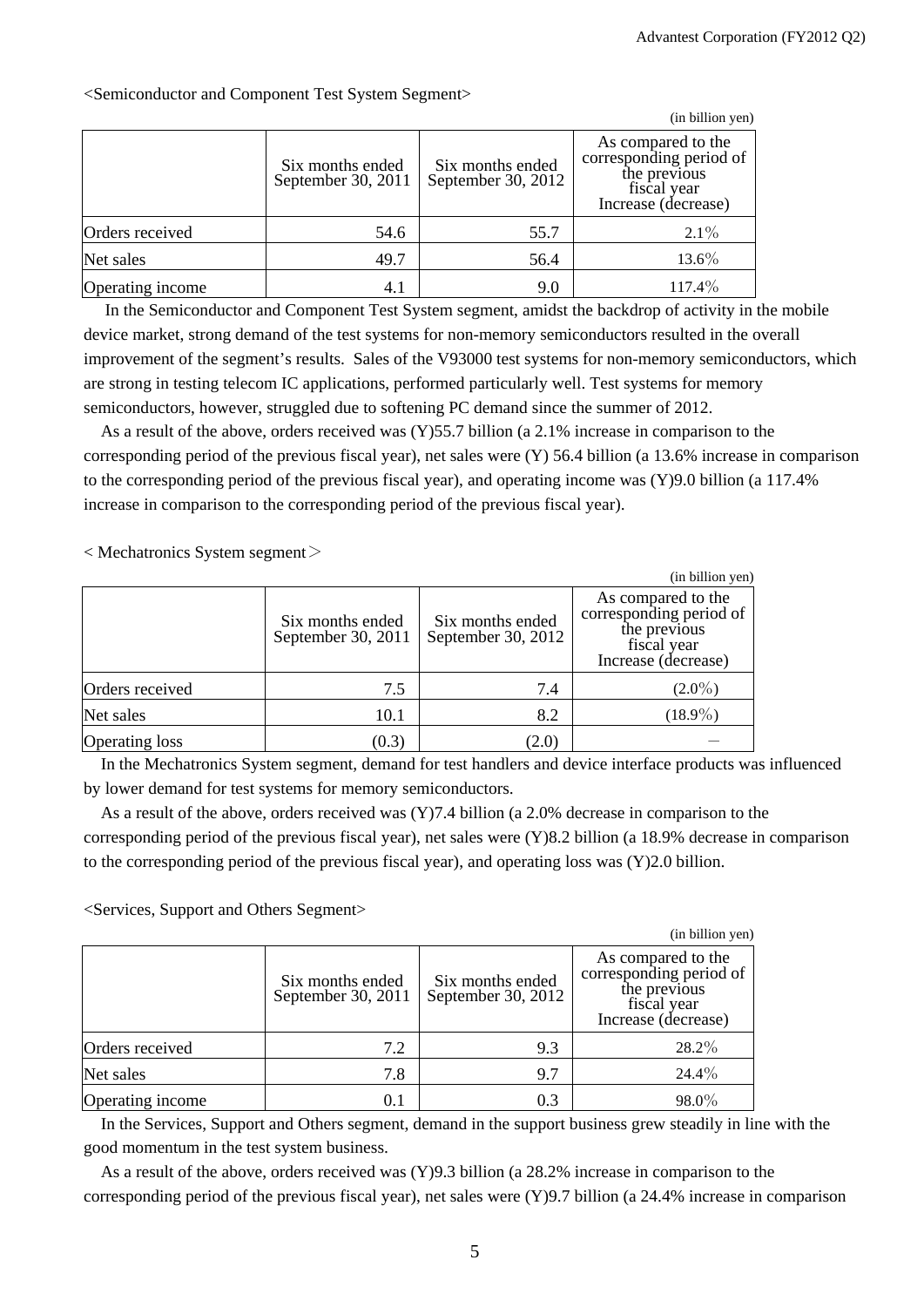to the corresponding period of the previous fiscal year), and operating income was (Y)0.3 billion (a 98.0% increase in comparison to the corresponding period of the previous fiscal year).

#### (2) Analysis of Financial Condition

Total assets at September 30, 2012 amounted to  $(Y)$  211.6 billion, a decrease of  $(Y)$  7.6 billion compared to March 31, 2012, primarily due to a decrease of (Y) 7.2 billion in cash and cash equivalents. The amount of total liabilities was (Y) 85.8 billion, a decrease of (Y) 1.9 billion compared to March 31, 2012, primarily due to a decrease of (Y) 25.0 billion and (Y) 2.1 billion in short term debt and accrued expenses, respectively, and an increase of (Y) 25.0 billion in corporate bonds. Stockholders' equity was (Y) 125.8 billion. Equity to assets ratio was 59.5%, a decrease of 0.5 percentage point from March 31, 2012.

#### (Cash Flow Condition)

Cash and cash equivalents held at September 30, 2012 were (Y) 51.0 billion, a decrease of (Y) 7.2 billion from March 31, 2012. Significant cash flows during the first half of this fiscal year and their causes are described below.

Net cash provided by operating activities was (Y) 2.4 billion (net cash inflow (Y) 4.2 billion in the corresponding period of the previous fiscal year). This amount was primarily attributable to (Y) 1.5 billion of net income from the first half of this fiscal year and adjustments of non cash items such as depreciation and amortization.

Net cash used in investing activities was (Y) 6.1 billion (net cash outflow (Y) 36.9 billion in the corresponding period of the previous fiscal year). This amount was primarily attributable to payments for acquisition of tangible fixed assets in the amount of  $(Y)$  5.9 billion.

Net cash used in financing activities was (Y) 1.5 billion (net cash inflow (Y) 26.4 billion in the corresponding period of the previous fiscal year). This amount was primarily attributable to payment of short term debt in the amount of (Y) 25.0 billion, proceeds from issuance of corporate bonds in the amount of (Y) 25.0 billion and dividends paid of (Y) 1.7 billion.

#### (3) Prospects for the Current Fiscal Year

Advantest has placed completing the integration with Verigy, acquired in 2011, and "Advantest Culture Transformation," or the combination of the two corporate cultures, as management's top priority as the springboard for future innovation. Using the first letters of this cultural combination effort, and combining it with the word "to act", Advantest launched its company-wide initiative, the ACT 2014 program, starting with this fiscal year. Under the ACT 2014 program, in order to work towards further sustainable growth over the mid- to long-term, Advantest has set three management targets of "Revenues of (Y)250 Billion", "Over 20% Operating Margin", and "Over 50% Total Market Share in Semiconductor Test Systems and Test Handlers". All Advantest employees are working in unison to reach these goals by FY2014.

To meet these targets, in August 2012 Advantest reorganized its business divisions to increase product development speed and improve flexibility in allocating management resources globally. Advantest is also combining Advantest and Verigy offices in each region and is progressing toward completing this initiative by the end of this fiscal year. A new globally-unified HR system has also been introduced. These efforts are expected to further improve operational efficiency going forward.

The business environment outlook that Advantest faces remains uncertain and semiconductor manufacturers are becoming more cautious in new capital expenditure projects because the weakness in PC sales has become more significant since the summer of 2012. Reflecting this, Advantest has revised estimates for the full fiscal year to net sales of (Y)140-160 billion and operating income to (Y)6-16 billion.

Looking at the industry's outlook beyond the current situation, however, the growth in smartphones and tablet computers is expected to spur further production capacity expansion and technological advancement of ICs used in mobile computing. Amid this, Advantest foresees renewed increases in tester demand from 2013 to support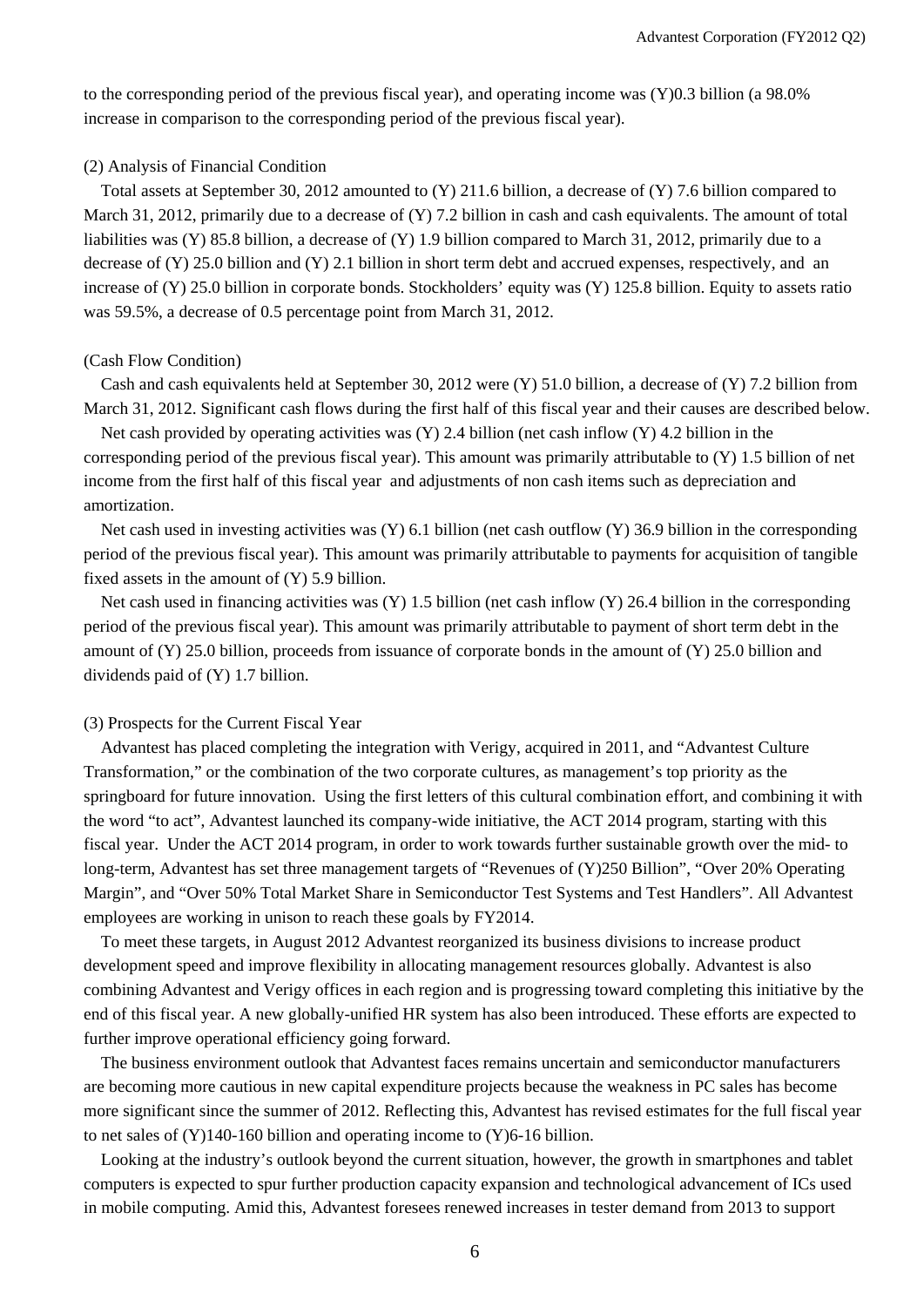growth in these leading-edge mobile computing ICs.

Going forward, Advantest will strive to grow earnings by expanding market share and winning new customers in growth areas. Also, Advantest considers new business fields to be key in meeting ACT2014 targets, and will continue to place greater efforts in these areas, such as the recent launch of cloud testing services with the establishment of a new subsidiary.

#### 2. Others

(1) Material Changes in Subsidiaries during This Period

Excluded 3

1) Company name: Advantest America Corporation (Holding Co.)

Advantest America Corporation (Holding Co.) was merged into the Company's subsidiary, Verigy US, Inc. Also, the trade name was changed to "Advantest America, Inc." on April 1, 2012.

2) Company name: Advantest America, Inc.

Advantest America, Inc. was merged into the Company's subsidiary, Verigy US, Inc. Also, the trade name was changed to "Advantest America, Inc." on April 1, 2012.

3) Company name: Verigy Ltd.

Verigy Ltd. was merged into the Company's subsidiary, Advantest (Singapore) Pte. Ltd.

(2) Use of Simplified Accounting Method and Special Accounting Policy for Quarterly Consolidated Financial Statements:

Tax expense is measured using an estimated annual effective tax rate. Advantest makes, at the end of the first half, its best estimate of the annual effective tax rate for the full fiscal year and uses that rate to provide for income taxes on a current year-to-date basis. The estimated effective tax rate includes the deferred tax effects of expected year-end temporary differences and carryforwards, and the effects of valuation allowances for deferred tax assets.

#### (3) Accounting Changes:

In June 2011, the FASB amended the accounting guidance for the presentation of comprehensive income. This new guidance eliminates the option to present the components of other comprehensive income as part of the statement of changes in stockholders' equity and provides the option to present the total of comprehensive income, the components of net income, and the components of other comprehensive income either in a single continuous statement of comprehensive income or in two separate but consecutive statements. In December 2011, the FASB deferred the effective date for presentation of reclassifications out of accumulated other comprehensive income. The guidance is effective for fiscal years, and interim periods within those years, beginning after December 15, 2011. The guidance was adopted by Advantest in the first quarter beginning April 1, 2012. The adoption of the guidance did not have a significant impact on its consolidated results of operations and financial condition.

In September 2011, the FASB amended the accounting guidance for testing goodwill for impairment. This new guidance gives entities the option to perform the two-step process only if they first perform a qualitative assessment to determine whether it is more likely than not (a likelihood of more than 50%) that the fair value of a reporting unit is less than its carrying amount and conclude that it is more likely than not that the fair value of a reporting unit is less than its carrying amount. The guidance is effective for annual and interim goodwill impairment tests performed for fiscal years beginning after December 15, 2011 with early adoption permitted. The guidance was adopted by Advantest in the first quarter beginning April 1, 2012. The adoption of the guidance did not have a significant impact on its consolidated results of operations and financial condition.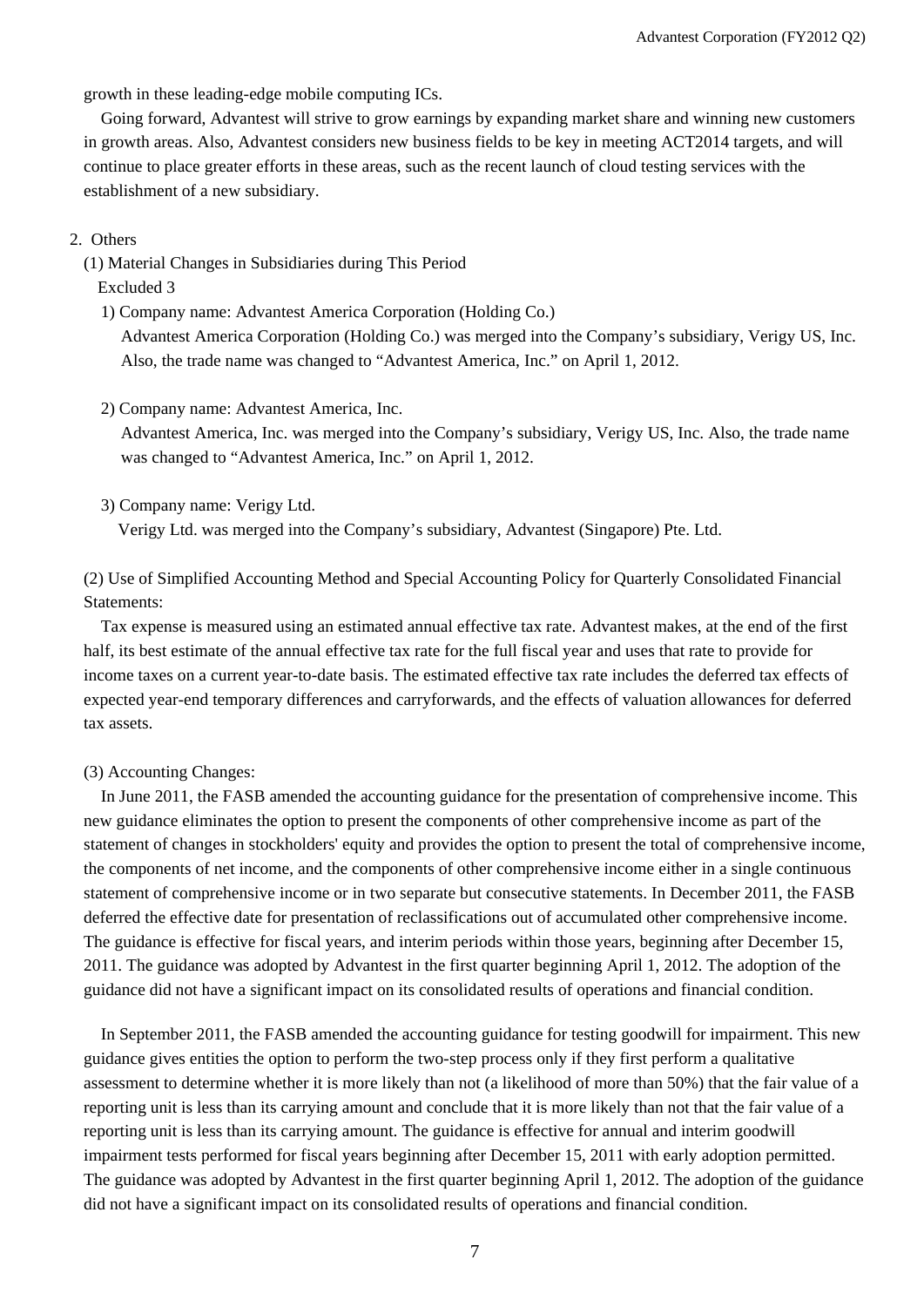## 3. Consolidated Financial Statements and Other Information

## (1)Consolidated Balance Sheets (Unaudited)

|                                    |   | Yen (Millions) |                                   |  |
|------------------------------------|---|----------------|-----------------------------------|--|
| Assets                             |   |                | March 31, 2012 September 30, 2012 |  |
| Current assets:                    |   |                |                                   |  |
| Cash and cash equivalents          | ¥ | 58,218         | 51,000                            |  |
| Trade receivables, net             |   | 24,119         | 25,218                            |  |
| Inventories                        |   | 29,836         | 31,027                            |  |
| Other current assets               |   | 6,522          | 6,359                             |  |
| Total current assets               |   | 118,695        | 113,604                           |  |
| Investment securities              |   | 5,929          | 4,692                             |  |
| Property, plant and equipment, net |   | 34,206         | 37,144                            |  |
| Intangible assets, net             |   | 15,794         | 14,124                            |  |
| Goodwill                           |   | 36,496         | 34,494                            |  |
| Other assets                       |   | 8,106          | 7,571                             |  |
| Total assets                       | ¥ | 219,226        | 211,629                           |  |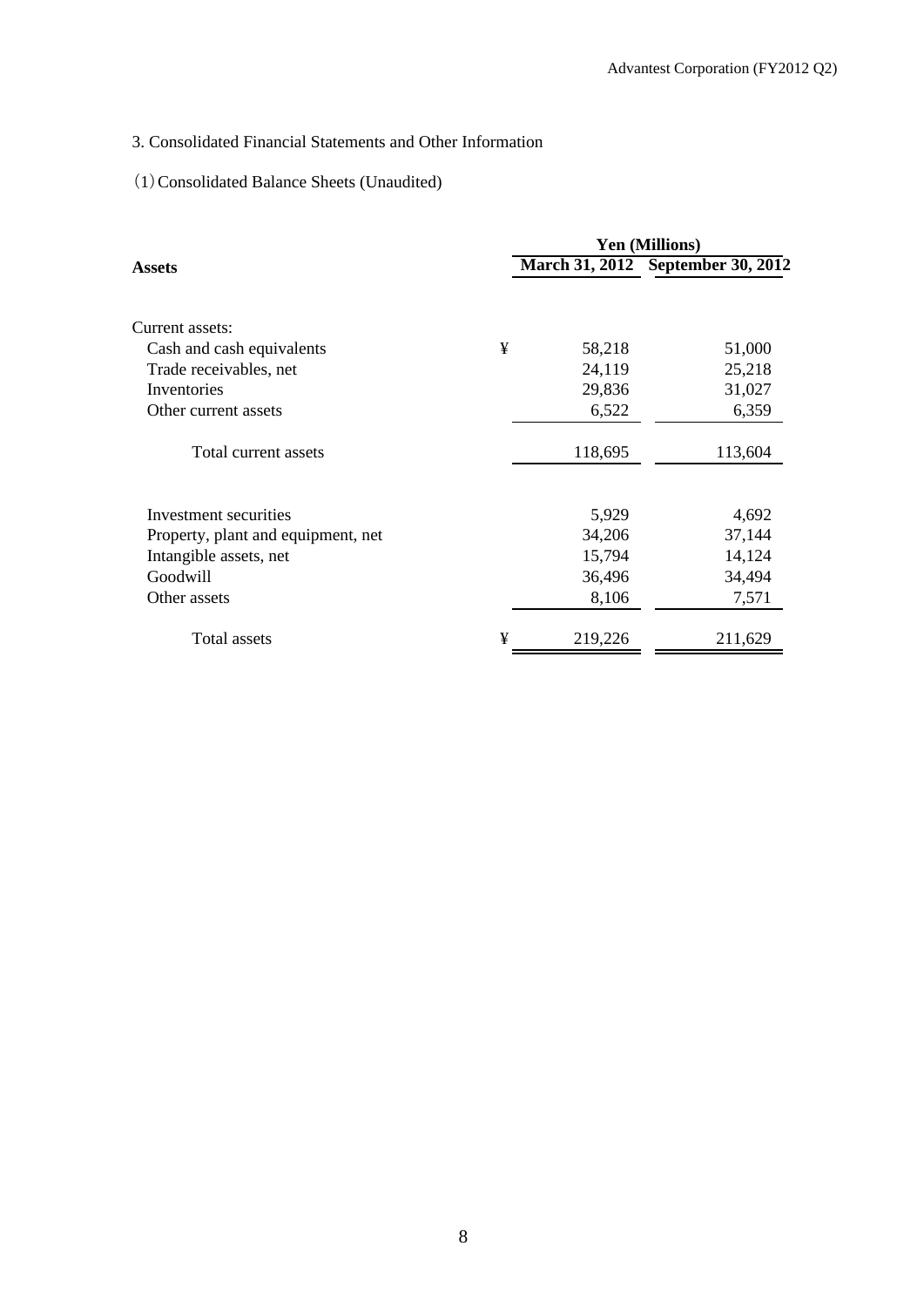|                                               | Yen (Millions) |                       |                           |  |
|-----------------------------------------------|----------------|-----------------------|---------------------------|--|
| <b>Liabilities and Stockholders' Equity</b>   |                | <b>March 31, 2012</b> | <b>September 30, 2012</b> |  |
| <b>Current liabilities:</b>                   |                |                       |                           |  |
| Trade accounts payable                        | ¥              | 15,659                | 15,201                    |  |
| Short term debt                               |                | 25,000                |                           |  |
| Accrued expenses                              |                | 12,068                | 9,940                     |  |
| Accrued warranty expenses                     |                | 2,129                 | 2,094                     |  |
| <b>Customer prepayments</b>                   |                | 2,228                 | 2,523                     |  |
| Other current liabilities                     |                | 3,288                 | 4,256                     |  |
| Total current liabilities                     |                | 60,372                | 34,014                    |  |
| Corporate bonds                               |                |                       | 25,000                    |  |
| Accrued pension and severance costs           |                | 23,444                | 23,276                    |  |
| Other liabilities                             |                | 3,858                 | 3,513                     |  |
| <b>Total liabilities</b>                      |                | 87,674                | 85,803                    |  |
| Commitments and contingent liabilities        |                |                       |                           |  |
| Stockholders' equity:                         |                |                       |                           |  |
| Common stock                                  |                | 32,363                | 32,363                    |  |
| Capital surplus                               |                | 42,280                | 42,401                    |  |
| Retained earnings                             |                | 179,081               | 178,297                   |  |
| Accumulated other comprehensive income (loss) |                | (22, 574)             | (28, 585)                 |  |
| Treasury stock                                |                | (99, 598)             | (98, 650)                 |  |
| Total stockholders' equity                    |                | 131,552               | 125,826                   |  |
| Total liabilities and stockholders' equity    | ¥              | 219,226               | 211,629                   |  |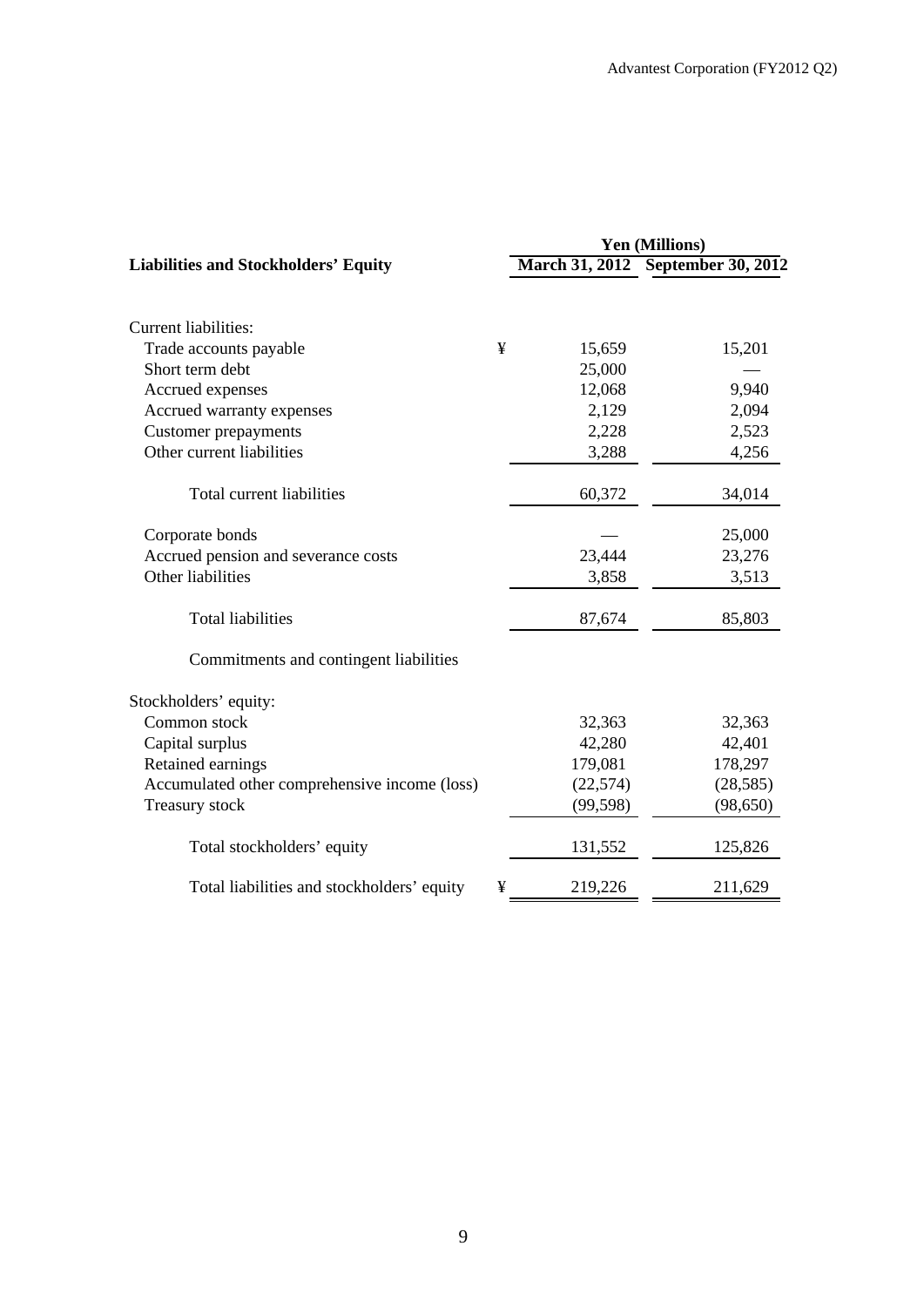# (2)Consolidated Statements of Operations (Unaudited)

|                                                 | Yen (Millions)                                |                                               |  |  |  |
|-------------------------------------------------|-----------------------------------------------|-----------------------------------------------|--|--|--|
|                                                 | <b>Six months ended</b><br>September 30, 2011 | <b>Six months ended</b><br>September 30, 2012 |  |  |  |
| ¥<br>Net sales                                  | 64,460                                        | 72,558                                        |  |  |  |
| Cost of sales                                   | 34,199                                        | 34,498                                        |  |  |  |
| Gross profit                                    | 30,261                                        | 38,060                                        |  |  |  |
| Research and development expenses               | 13,824                                        | 16,674                                        |  |  |  |
| Selling, general and administrative expenses    | 18,720                                        | 18,017                                        |  |  |  |
| Operating income (loss)                         | (2,283)                                       | 3,369                                         |  |  |  |
| Other income (expense):                         |                                               |                                               |  |  |  |
| Interest and dividend income                    | 185                                           | 91                                            |  |  |  |
| Interest expense                                | (66)                                          | (60)                                          |  |  |  |
| Other, net                                      | (2,509)                                       | (283)                                         |  |  |  |
| Total other income (expense)                    | (2,390)                                       | (252)                                         |  |  |  |
| Income (loss) before income taxes and equity    |                                               |                                               |  |  |  |
| in earnings (loss) of affiliated company        | (4,673)                                       | 3,117                                         |  |  |  |
| Income taxes (benefit)                          | (169)                                         | 1,628                                         |  |  |  |
| Equity in earnings (loss) of affiliated company | (35)                                          | 30                                            |  |  |  |
| Net income (loss)<br>¥                          | (4,539)                                       | 1,519                                         |  |  |  |

|                              |   | Yen                                           |                                               |  |  |
|------------------------------|---|-----------------------------------------------|-----------------------------------------------|--|--|
|                              |   | Six months ended<br><b>September 30, 2011</b> | Six months ended<br><b>September 30, 2012</b> |  |  |
| Net income (loss) per share: |   |                                               |                                               |  |  |
| Basic<br>Diluted             | ¥ | (26.20)<br>(26.20)                            | 8.76<br>8.75                                  |  |  |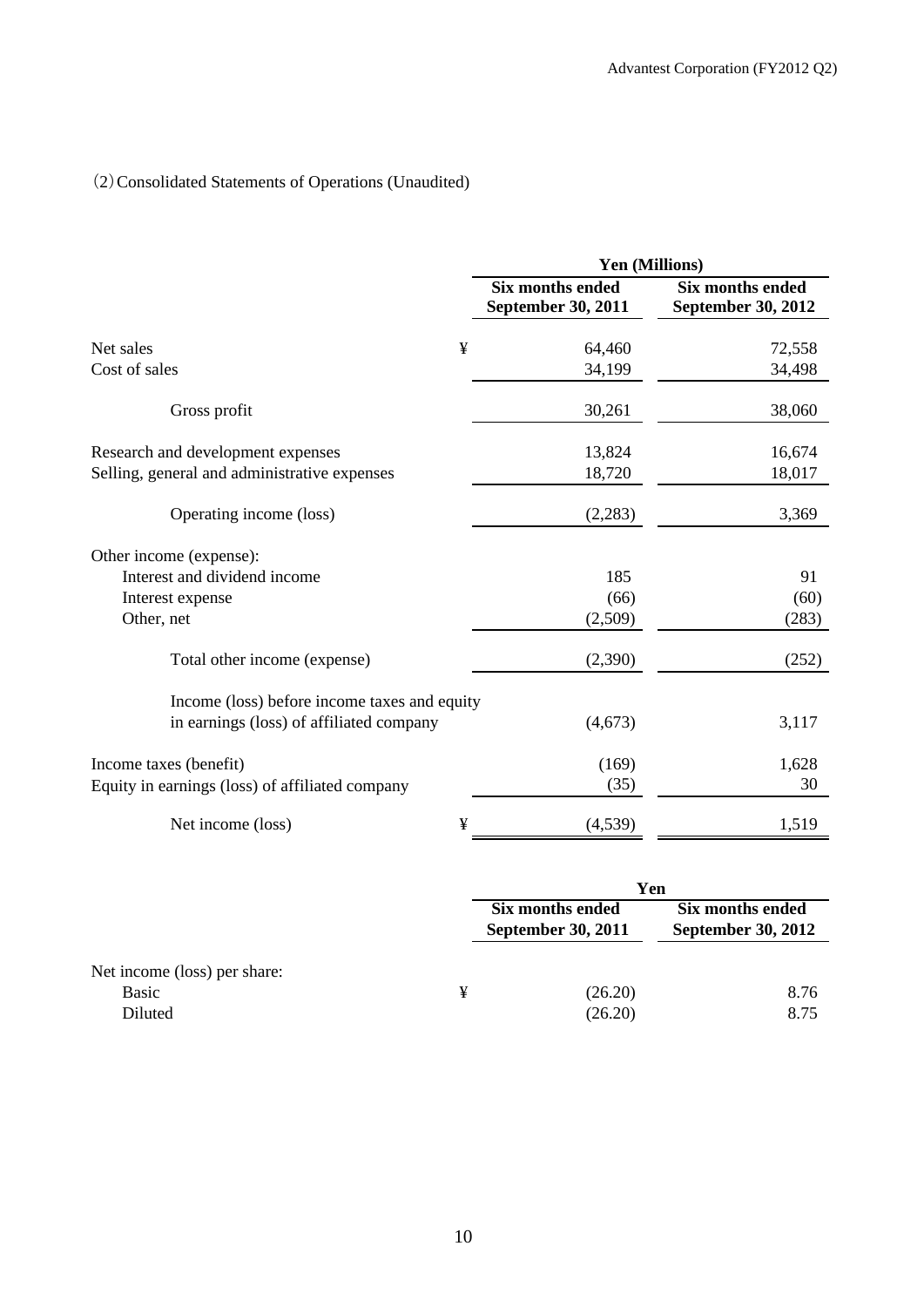|                                                 | Yen (Millions)                           |                                          |  |  |  |
|-------------------------------------------------|------------------------------------------|------------------------------------------|--|--|--|
|                                                 | Three months ended<br>September 30, 2011 | Three months ended<br>September 30, 2012 |  |  |  |
| ¥<br>Net sales                                  | 37,612                                   | 39,203                                   |  |  |  |
| Cost of sales                                   | 20,433                                   | 18,701                                   |  |  |  |
| Gross profit                                    | 17,179                                   | 20,502                                   |  |  |  |
| Research and development expenses               | 8,038                                    | 8,620                                    |  |  |  |
| Selling, general and administrative expenses    | 12,208                                   | 9,269                                    |  |  |  |
| Operating income (loss)                         | (3,067)                                  | 2,613                                    |  |  |  |
| Other income (expense):                         |                                          |                                          |  |  |  |
| Interest and dividend income                    | 68                                       | 23                                       |  |  |  |
| Interest expense                                | (65)                                     | (30)                                     |  |  |  |
| Other, net                                      | (1,987)                                  | (744)                                    |  |  |  |
| Total other income (expense)                    | (1,984)                                  | (751)                                    |  |  |  |
| Income (loss) before income taxes and equity    |                                          |                                          |  |  |  |
| in earnings (loss) of affiliated company        | (5,051)                                  | 1,862                                    |  |  |  |
| Income taxes (benefit)                          | (177)                                    | 775                                      |  |  |  |
| Equity in earnings (loss) of affiliated company | (11)                                     | 9                                        |  |  |  |
| Net income (loss)<br>¥                          | (4,885)                                  | 1,096                                    |  |  |  |

|                                                  |   | Yen                                             |                                                 |  |
|--------------------------------------------------|---|-------------------------------------------------|-------------------------------------------------|--|
|                                                  |   | Three months ended<br><b>September 30, 2011</b> | Three months ended<br><b>September 30, 2012</b> |  |
| Net income (loss) per share:<br>Basic<br>Diluted | ¥ | (28.19)<br>(28.19)                              | 6.32<br>6.32                                    |  |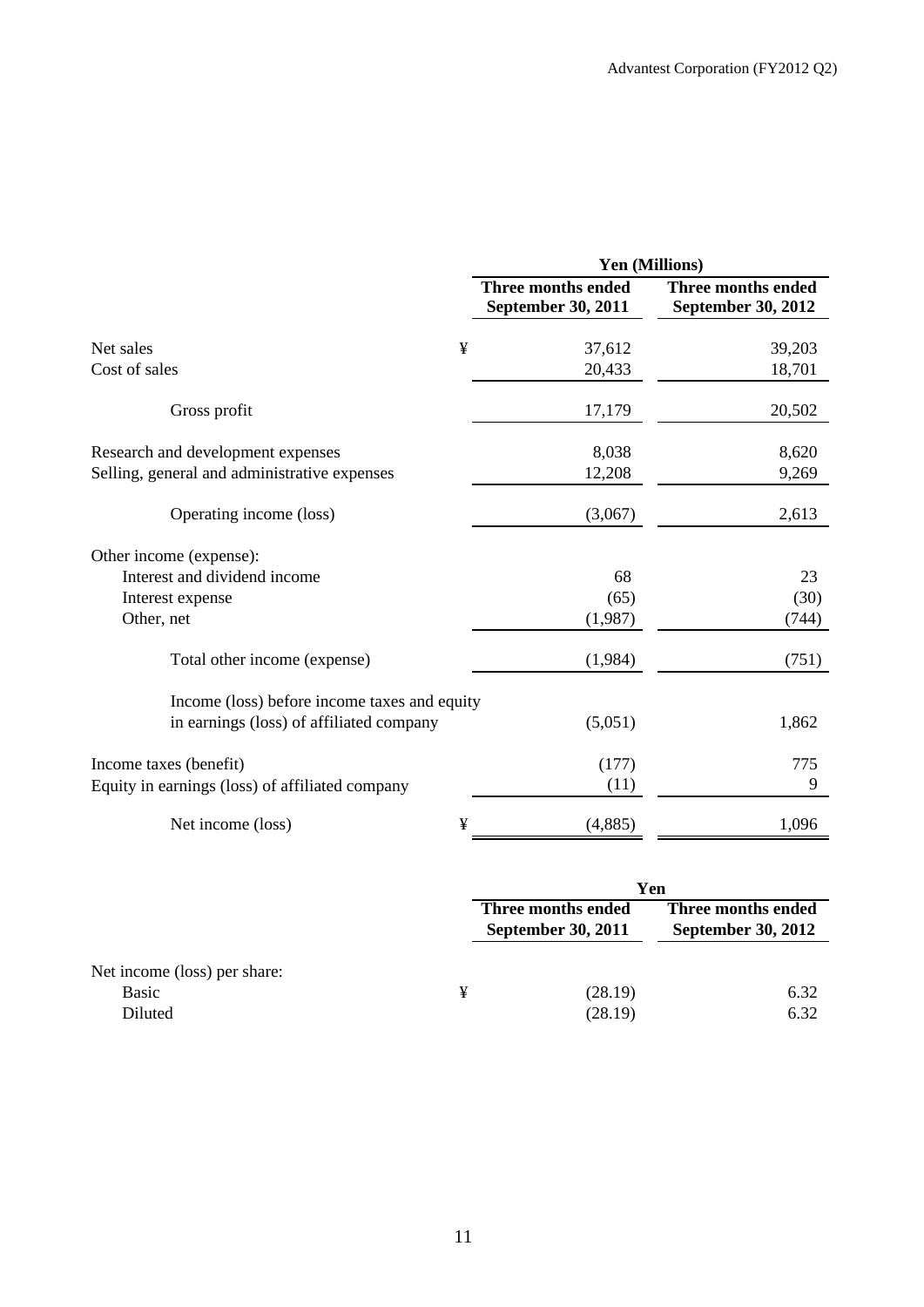### (3)Consolidated Statements of Comprehensive Income (Loss) (Unaudited)

|                                                                                                  |   | Yen (Millions)                                |                                        |  |
|--------------------------------------------------------------------------------------------------|---|-----------------------------------------------|----------------------------------------|--|
|                                                                                                  |   | Six months ended<br><b>September 30, 2011</b> | Six months ended<br>September 30, 2012 |  |
| Comprehensive income (loss)                                                                      |   |                                               |                                        |  |
| Net income (loss)                                                                                | ¥ | (4,539)                                       | 1,519                                  |  |
| Other comprehensive income (loss), net of tax                                                    |   |                                               |                                        |  |
| Foreign currency translation adjustments                                                         |   | (6,084)                                       | (5,856)                                |  |
| Net unrealized gains (losses) on investment securities:<br>Net unrealized gains (losses) arising |   |                                               |                                        |  |
| during the period                                                                                |   | (1,130)                                       | (813)                                  |  |
| Less reclassification adjustments for net                                                        |   |                                               |                                        |  |
| gains (losses) realized in earnings                                                              |   | 685                                           | 251                                    |  |
| Net unrealized gains (losses)                                                                    |   | (445)                                         | (562)                                  |  |
| Pension related adjustments                                                                      |   | 154                                           | 407                                    |  |
| Net unrealized gains (losses) on derivative instruments                                          |   | (65)                                          |                                        |  |
| Total other comprehensive income (loss)                                                          |   | (6, 440)                                      | (6,011)                                |  |
| Total comprehensive income (loss)                                                                | ¥ | (10,979)                                      | (4, 492)                               |  |

|                                                                                                  |   | <b>Yen (Millions)</b>                    |                                          |
|--------------------------------------------------------------------------------------------------|---|------------------------------------------|------------------------------------------|
|                                                                                                  |   | Three months ended<br>September 30, 2011 | Three months ended<br>September 30, 2012 |
| Comprehensive income (loss)                                                                      |   |                                          |                                          |
| Net income (loss)                                                                                | ¥ | (4,885)                                  | 1,096                                    |
| Other comprehensive income (loss), net of tax                                                    |   |                                          |                                          |
| Foreign currency translation adjustments                                                         |   | (5,523)                                  | (1,620)                                  |
| Net unrealized gains (losses) on investment securities:<br>Net unrealized gains (losses) arising |   |                                          |                                          |
| during the period                                                                                |   | (916)                                    | (222)                                    |
| Less reclassification adjustments for net                                                        |   |                                          |                                          |
| gains (losses) realized in earnings                                                              |   | 685                                      | 251                                      |
| Net unrealized gains (losses)                                                                    |   | (231)                                    | 29                                       |
| Pension related adjustments                                                                      |   | 76                                       | 123                                      |
| Net unrealized gains (losses) on derivative instruments                                          |   | (65)                                     |                                          |
| Total other comprehensive income (loss)                                                          |   | (5,743)                                  | (1, 468)                                 |
| Total comprehensive income (loss)                                                                | ¥ | (10,628)                                 | (372)                                    |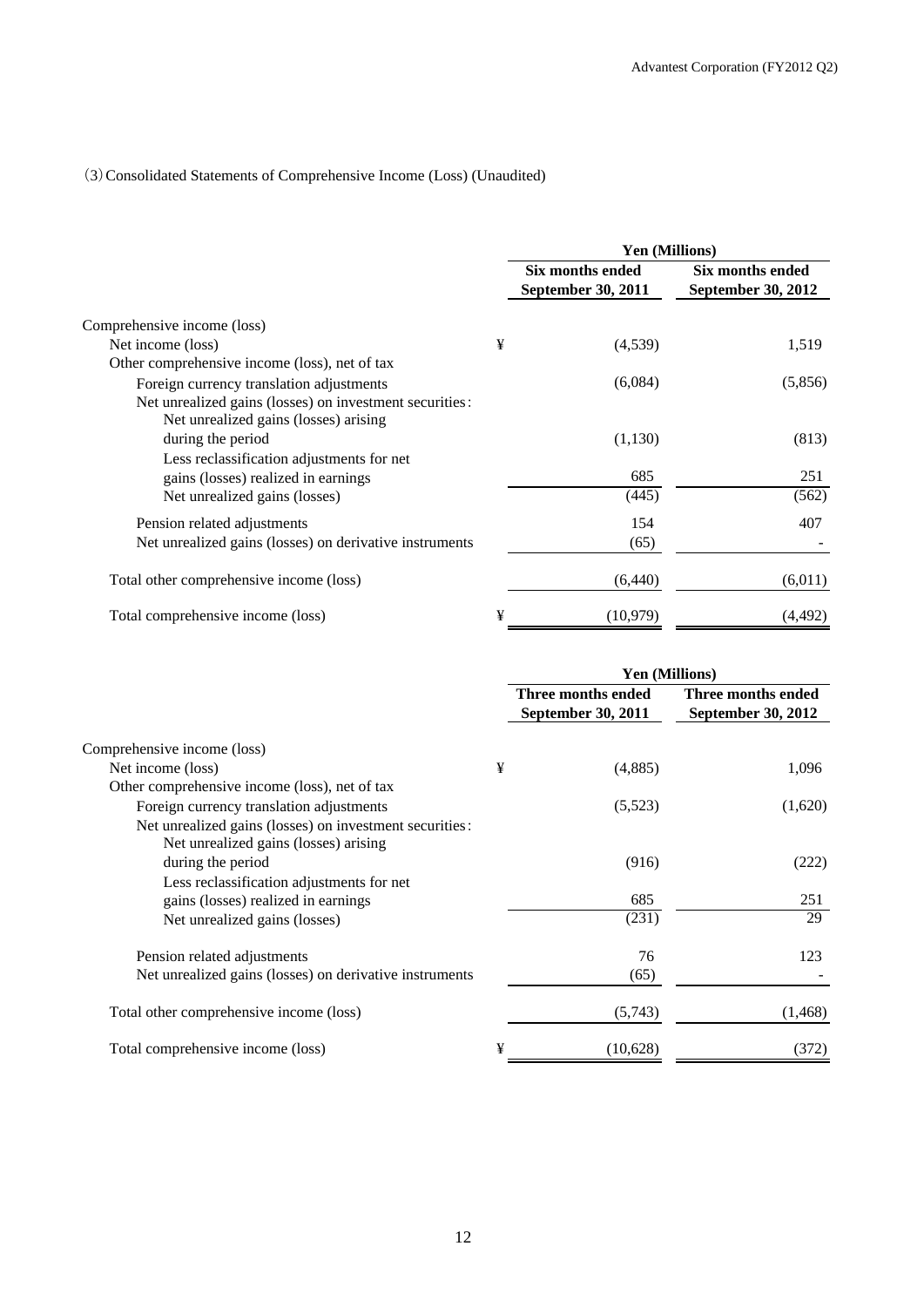### (4)Consolidated Statements of Cash Flows (Unaudited)

|                                                                  |   | Yen (Millions)                         |                                        |  |
|------------------------------------------------------------------|---|----------------------------------------|----------------------------------------|--|
|                                                                  |   | Six months ended<br>September 30, 2011 | Six months ended<br>September 30, 2012 |  |
| Cash flows from operating activities:                            |   |                                        |                                        |  |
| Net income (loss)                                                | ¥ | (4,539)                                | 1,519                                  |  |
| Adjustments to reconcile net income to net cash                  |   |                                        |                                        |  |
| provided by (used in) operating activities:                      |   |                                        |                                        |  |
| Depreciation and amortization                                    |   | 2,877                                  | 3,838                                  |  |
| Deferred income taxes                                            |   | (233)                                  | (322)                                  |  |
| Stock option compensation expense                                |   | 218                                    | 291                                    |  |
| Impairment losses on investment securities                       |   | 1,345                                  | 388                                    |  |
| Changes in assets and liabilities:                               |   |                                        |                                        |  |
| Trade receivables                                                |   | (1, 344)                               | (1,965)                                |  |
| Inventories                                                      |   | (1,768)                                | (1,784)                                |  |
| Trade accounts payable                                           |   | 5,638                                  | 250                                    |  |
| Accrued expenses                                                 |   | (129)                                  | (1,875)                                |  |
| Accrued pension and severance costs                              |   | 61                                     | 578                                    |  |
| Other                                                            |   | 2,067                                  | 1,478                                  |  |
| Net cash provided by (used in) operating activities              |   | 4,193                                  | 2,396                                  |  |
| Cash flows from investing activities:                            |   |                                        |                                        |  |
| (Increase) decrease in short-term investments                    |   | 13,744                                 |                                        |  |
| Proceeds from sale of available-for-sale securities              |   | 9,762                                  |                                        |  |
| Acquisition of subsidiary, net of cash acquired                  |   | (57, 145)                              |                                        |  |
| Proceeds from sale of property, plant and equipment              |   | 76                                     | 23                                     |  |
| Purchases of property, plant and equipment                       |   | (3,293)                                | (5,878)                                |  |
| Purchases of intangible assets                                   |   | (143)                                  | (244)                                  |  |
| Other                                                            |   | 50                                     | 22                                     |  |
| Net cash provided by (used in) investing activities              |   | (36, 949)                              | (6,077)                                |  |
| Cash flows from financing activities:                            |   |                                        |                                        |  |
| Increase (decrease) in short term debt                           |   | 41,146                                 | (25,000)                               |  |
| Proceeds from issuance of corporate bonds                        |   |                                        | 25,000                                 |  |
| Redemption of senior convertible notes of acquired subsidiary    |   | (13, 830)                              |                                        |  |
| Dividends paid                                                   |   | (865)                                  | (1,728)                                |  |
| Other                                                            |   | (8)                                    | 208                                    |  |
| Net cash provided by (used in) financing activities              |   | 26,443                                 | (1,520)                                |  |
| Net effect of exchange rate changes on cash and cash equivalents |   | (4, 472)                               | (2,017)                                |  |
| Net change in cash and cash equivalents                          |   | (10, 785)                              | (7,218)                                |  |
|                                                                  |   |                                        |                                        |  |
| Cash and cash equivalents at beginning of period                 |   | 75,323                                 | 58,218                                 |  |
| Cash and cash equivalents at end of period                       | ¥ | 64,538                                 | 51,000                                 |  |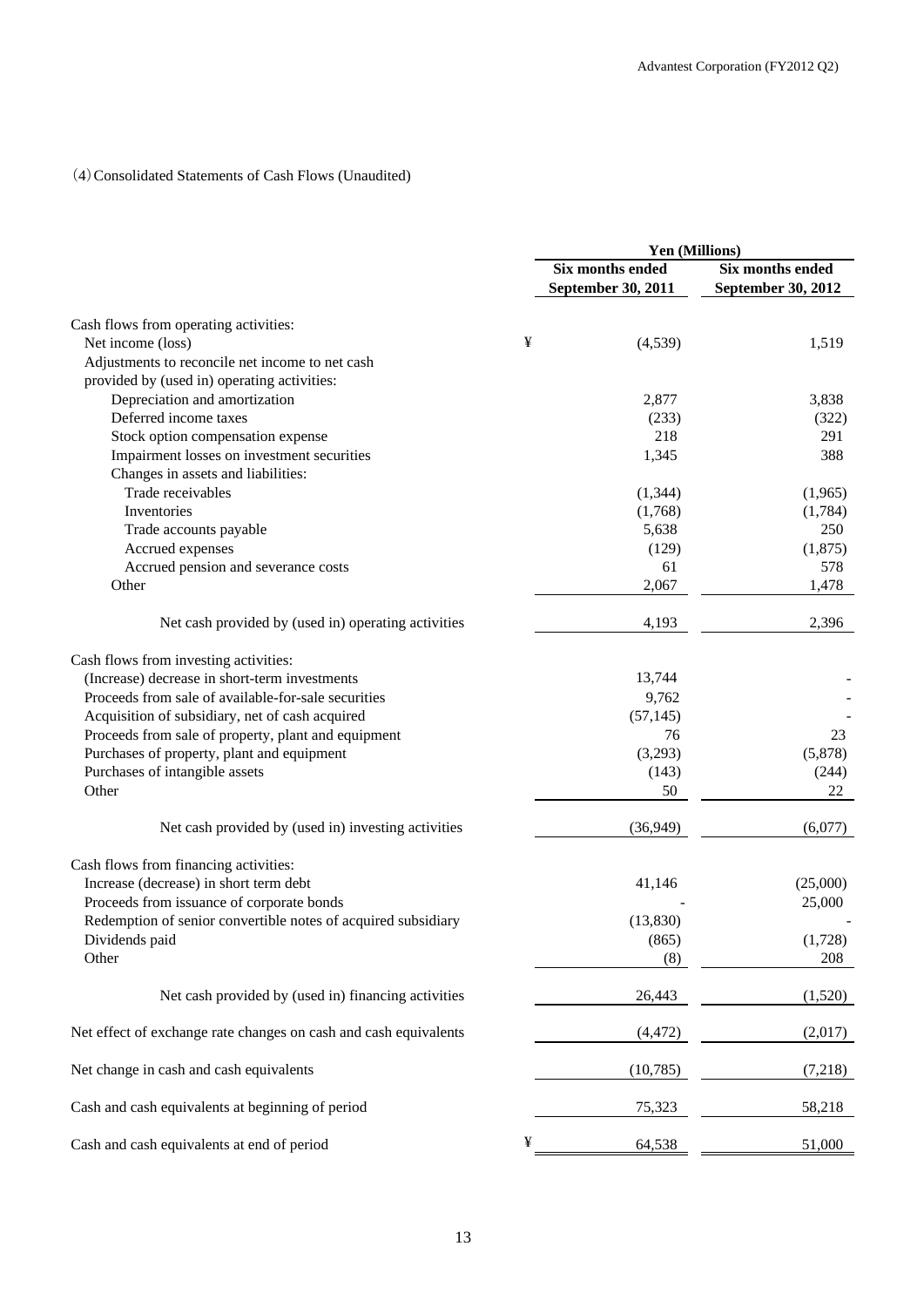### (5) Notes on Going Concern: None

## (6) Segment Information

|                                                   | <b>Yen (Millions)</b>                                                      |                                                  |                                    |                                 |          |  |  |
|---------------------------------------------------|----------------------------------------------------------------------------|--------------------------------------------------|------------------------------------|---------------------------------|----------|--|--|
|                                                   | Six months ended September 30, 2011                                        |                                                  |                                    |                                 |          |  |  |
|                                                   | Semiconductor<br>and<br>Component<br><b>Test System</b><br><b>Business</b> | <b>Mechatronics</b><br>System<br><b>Business</b> | Services.<br>Support and<br>Others | Elimination<br>and<br>Corporate | Total    |  |  |
| Net sales to unaffiliated customers               | ¥<br>46,664                                                                | 10,041                                           | 7,755                              |                                 | 64,460   |  |  |
| Inter-segment sales                               | 3,038                                                                      | 34                                               |                                    | (3,072)                         |          |  |  |
| Net sales<br>Operating income (loss) before stock | 49,702                                                                     | 10,075                                           | 7,755                              | (3,072)                         | 64,460   |  |  |
| option compensation expense<br>Adjustment:        | 4,144                                                                      | (321)                                            | 128                                | (6,016)                         | (2,065)  |  |  |
| Stock option compensation expense                 |                                                                            |                                                  |                                    |                                 | 218      |  |  |
| Operating income (loss)                           |                                                                            |                                                  |                                    | ¥                               | (2, 283) |  |  |

|                                                   | Yen (Millions)<br>Six months ended September 30, 2012                      |                                                  |                                    |                                 |            |  |  |
|---------------------------------------------------|----------------------------------------------------------------------------|--------------------------------------------------|------------------------------------|---------------------------------|------------|--|--|
|                                                   |                                                                            |                                                  |                                    |                                 |            |  |  |
|                                                   | Semiconductor<br>and<br>Component<br><b>Test System</b><br><b>Business</b> | <b>Mechatronics</b><br>System<br><b>Business</b> | Services.<br>Support and<br>Others | Elimination<br>and<br>Corporate | Total      |  |  |
| Net sales to unaffiliated customers               | ¥                                                                          | 7,631<br>55,276                                  | 9,651                              |                                 | 72,558     |  |  |
| Inter-segment sales                               |                                                                            | 543<br>1,162                                     |                                    | (1,705)                         |            |  |  |
| Net sales<br>Operating income (loss) before stock |                                                                            | 56,438<br>8,174                                  | 9,651                              | (1,705)                         | 72,558     |  |  |
| option compensation expense<br>Adjustment:        |                                                                            | 9,010<br>(1,956)                                 | 254                                | (3,648)                         | 3,660      |  |  |
| Stock option compensation expense                 |                                                                            |                                                  |                                    |                                 | 291        |  |  |
| Operating income (loss)                           |                                                                            |                                                  |                                    |                                 | ¥<br>3,369 |  |  |